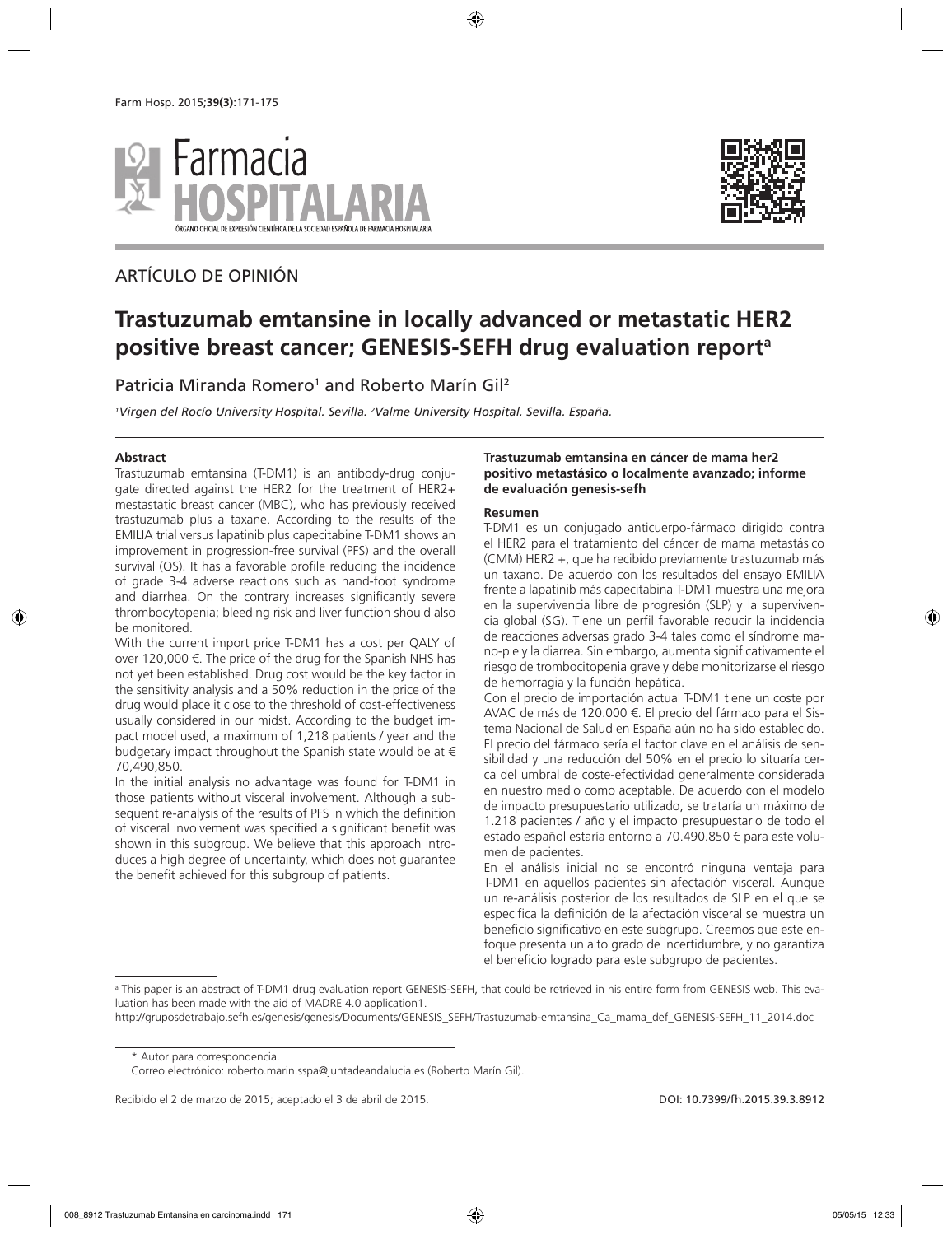#### **KEYWORDS**

Breast Cancer; Trastuzumab emtansine; Cost-effectiveness; Lapatinib

Farm Hosp. 2015;**39(3)**:171-175

### **Introduction**

Metastatic breast cancer (MBC) is described as an invasive breast cancer that has spread beyond the breast and nearby lymph nodes to other organs such as the lungs, distant lymph nodes, skin, bone, liver or brain. The HER2+ breast cancer is characterized by the presence of elevated levels of the HER2 protein on the surface of tumor cells, and affects 15-25% of women with breast cancer. This subtype is a particularly aggressive form that evolves in the absence of specific treatment, prone to early progression and visceral metastases.

The incidence of breast cancer increased by 20% between 2008 and 2012, when 1.67 million new cases were diagnosed, making it the second most common cancer in the world and the most common cancer among women. The mortality of breast cancer increased in those four years by 14%, with a total of 522,000 deaths in 2012, becoming the fifth leading cause of death. In developed countries, most cases are diagnosed in a localized stage or disseminated to regional lymph nodes so that can be treated with curative intent. Breast cancer is one of the areas of oncology where most advances have been achieved in treatment, although for the MBC together the median survival is approximately 24-36 months, and only a quarter of patients live more than five years from diagnosis.

In patients with HER2+ MBC, pertuzumab plus trastuzumab plus docetaxel scheme is recommended as the preferred first-line option. In second line different options appear in treatment guidelines, such as trastuzumab emtansine (T-DM1) or combinations of trastuzumab plus capecitabine, trastuzumab plus lapatinib or trastuzumab plus chemotherapy (e.g. vinorelbine $)^{2,3}$ .

T-DM1 is an antibody-drug conjugate directed against the HER2 receptor containing trastuzumab, a microtubule inhibitor DM1 and linker MCC intended to limit systemic delivery and enhance the transport of DM1 toward specific targets. The recommended dose is 3.6 mg / kg of body weight administered by intravenous infusion every 3 weeks. It was approved by EMA in December 2013 for the treatment of HER2+ MBC, who has previously received trastuzumab plus a taxane, according to the results of the EMILIA trial versus lapatinib plus capecitabine showing an improvement in progression-free survival (PFS) and the overall survival  $(OS)^4$ .

#### **PALABRAS CLAVE**

Cáncer de mama; Trastuzumab emtansina; Coste-efectividad; Lapatinib

Farm Hosp. 2015;**39(3)**:171-175

### **Efficacy**

Two phase II clinical trials were located (TDM4450g and TDM4374g) but none of these studies were analyzed in the report because they were either performed in patients who had not received prior chemotherapy or used time to response as primary efficacy variable. The study considered for the evaluation report of T-DM1 was the TDM4370g / BO2197 trial (EMILIA) a phase III randomized, open label study conducted in 991 patients with HER2+ MBC. Patients were stratified by geographic location, previous number of chemotherapy (CT) lines, stage, and presence or absence of visceral disease. In the active treatment T-DM1 was administered and the control group received the scheme lapatinib  $+$  capecitabine until disease progression or unacceptable toxicity. Analysis was by intention to treat for effectiveness and confirmation of progression and efficacy data through an Independent Review Committee (IRC) table 1 shows the main efficacy results included.

T-DM1 significantly improved PFS and this benefit was consistently observed in clinically relevant subgroups, with less benefit for patients over 65 and those with non visceral or non measurable disease. In the subgroup of patients with non measurable disease ( $n = 205$ ), the HR (hazard ratio) for PFS and OS, based on assessments of IRC, were 0.91 (95% CI 0.59 to 1.42) and 0.96 (95% CI 0.54 to 1.68), respectively. In the reanalysis with 2 different definitions of visceral disease, the effect in patients with non visceral disease appeared consistent with the overall treatment effect<sup>5</sup>.

Two interim analyses of OS were made. In the second one, a significant increase of OS was observed in the T-DM1 arm compared to lapatinib plus capecitabine (Table 1). The estimated survival rate in the first year was 85.2% (95% CI, 82.0 to 85.5) in the T-DM1 and 78.4% (95% CI, 74.6 to 82.3) in lapatinib plus capecitabine group. The rate at two years was 64.7% (95% CI, 59.3 to 70.2) in the T-DM1 and 51.8% (95% CI, 45.9 to 57.7) in lapatinib plus capecitabine group.

The general applicability of this trial in practice is acceptable because the comparator arm is one of the recommended combinations; trial has mostly included patients with prior treatment for advanced disease (40% more than 1 line of previous CT); two thirds of the patients had visceral involvement and more than a half had hormone receptor positive  $(HR +)$ . However, only patients with ECOG 0-1 were included when a third of the population in clinical practice has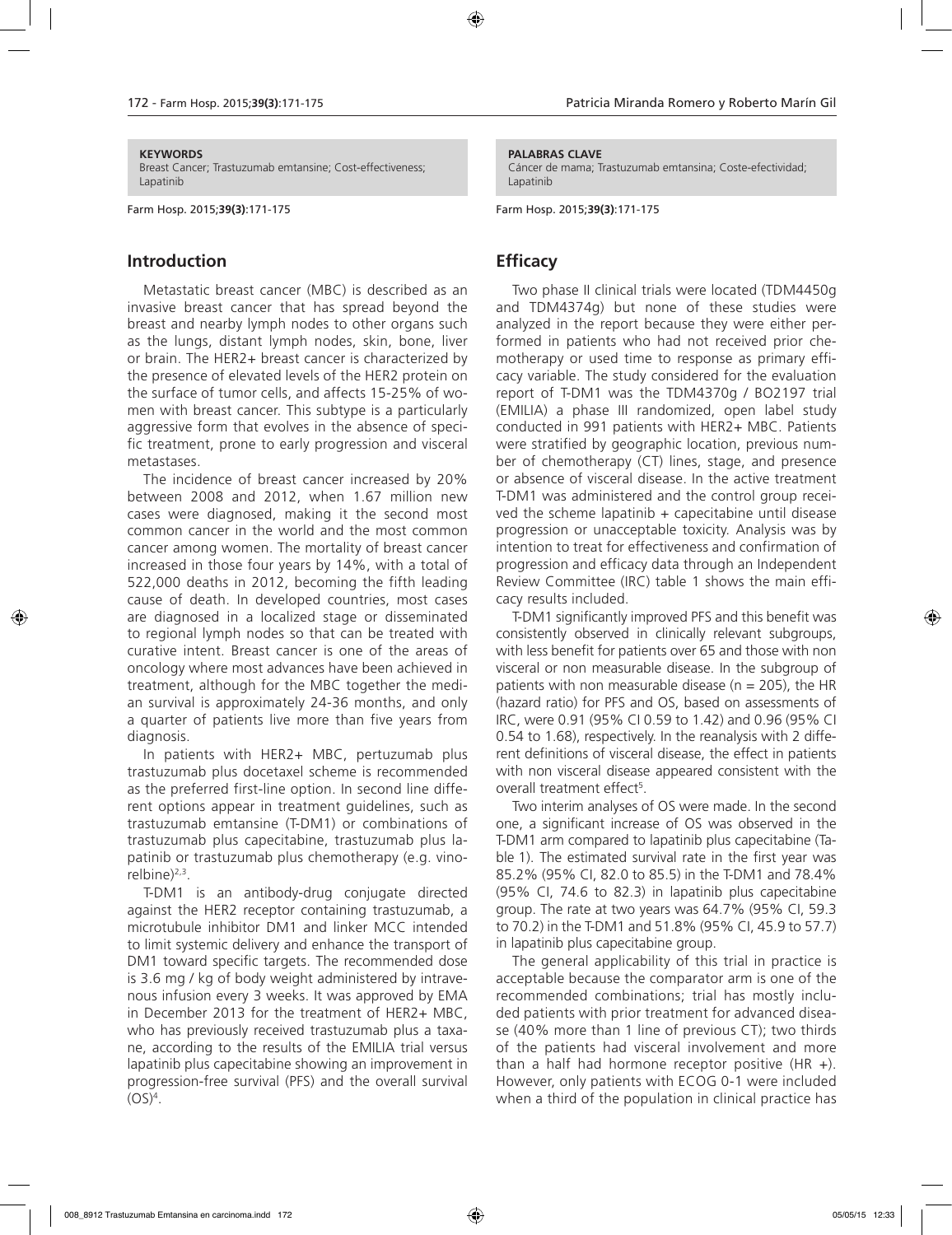| Table 1. TDM4370g/BO21977    |                                  |                                          |                           |          |  |  |  |  |  |  |
|------------------------------|----------------------------------|------------------------------------------|---------------------------|----------|--|--|--|--|--|--|
| Outcome                      | T-DM1<br>N (495)                 | Lapatinib $+$<br>Capecitabine<br>N (496) | <b>HR or ARR (CI 95%)</b> | p        |  |  |  |  |  |  |
| Primary outcome              |                                  |                                          |                           |          |  |  |  |  |  |  |
| - PFS IRC (median).          | $9.6 \text{ mo}$                 |                                          | $0.65(0.55-0.77)$         | < 0.0001 |  |  |  |  |  |  |
| $-OS$ (median)               | 30.9 mo                          | 25.1 mo                                  | $0.682(0.548-0.849)$      | 0.0006   |  |  |  |  |  |  |
| Secondary outcomes           |                                  |                                          |                           |          |  |  |  |  |  |  |
| - PFS investigator (median). | $9.4 \text{ mo}$                 |                                          | $0.658(0.560 - 0.774)$    | < 0.0001 |  |  |  |  |  |  |
| - TTP (median).              | $7.9$ mo                         |                                          | $0.703(0.602 - 0.820)$    | < 0.0001 |  |  |  |  |  |  |
| - Time to - 5 pts FACT-B TOI | $7.1 \text{ mo}$                 | $4.6 \text{ mo}$                         | $0.796(0.667 - 0.951)$    | 0.0121   |  |  |  |  |  |  |
| $-$ ORR $(% )$               | 43.6% (38.6%-48.6%)              | 30.8% (26.3%-35.7%)                      | 12.7% (6.0%-19.4%)        | 0.0001   |  |  |  |  |  |  |
| $-DoR$ (median, $IC95\%)$    | $12.6 \text{ mo } (8.38 - 20.7)$ | 6.5 mo $(5.45 - 7.16)$                   |                           |          |  |  |  |  |  |  |

PFS: Progression free survival. OS: Overall survival. TTP: Time to progression. ORR: Overall response rate. DoR: Duration of response. HR: Hazard ratio. ARR: Absolute risk reduction

ECOG  $\geq$  2 and only 25 patients were over 75 years at baseline.

One issue that may generate controversy in the analysis of this paper is the use of lapatinib plus capecitabine combination in patients who have not received previously anthracyclines; this subpopulation is outside of the approved indications for lapatinib. This has led the German IQWIG conclude that there is no evidence of added benefit to the population that has not previously received anthracyclines (inappropriate comparator)<sup>6</sup>.

At present, the use of double block anti-HER2 with pertuzumab plus trastuzumab is the recommended treatment in 1st line for patients with metastatic HER2+. So, we should be cautious applying efficacy results of T-DM1 to patients with previous exposure to pertuzumab before its widespread use (data not exist for other treatment options after pertuzumab due to the recent addition in the practice of this drug).

### **Safety**

Serious adverse events occurred in 88 patients (18%) with lapatinib plus capecitabine and in 76 patients (15.5%) of T-DM1 group. The rate of grade 3-4 adverse events was higher in the group of lapatinib plus capecitabine (57.0% vs 40.8%). Diarrhea and palmoplantar erythrodysesthesia were the grade 3-4 events that occurred more frequently in the lapatinib plus capecitabine arm, and thrombocytopenia and elevated transaminases occurred to a greater extent in the T-DM1 arm. Most grade 3-4 adverse events occurred in the first two cycles of treatment with T-DM1. Data in patients previously treated with pertuzumab do not reveal problems of greater cardiotoxicity although a higher incidence of hypersensitivity reactions was found in this group. In both arms, these grade 3-4 adverse events were resolved by reducing the dose. Most deaths occurred in the study were attributed to disease progression (123 in the lapatinib plus capecitabine arm and 91 in the  $T-DM1$ <sup>5</sup>.

### **Economic assessment**

T-DM1 has a cost per QALY of over 120,000  $\epsilon$  (Table 2). Even fulfilling the End of Life criteria established by NICE, the inclusion of this drug would not be considered cost-effective, according to the most used international references7 . The price of the drug for the Spanish NHS has not yet been established and the import price has been used in calculating the ICER. Drug cost would be the key factor in the sensitivity analysis and a 50% reduction in the price of the drug would place it close to the threshold of cost-effectiveness usually considered in our midst.

| Table 2. <i>ICER</i>    |         |                     |                   |                         |                       |                     |                  |  |  |  |
|-------------------------|---------|---------------------|-------------------|-------------------------|-----------------------|---------------------|------------------|--|--|--|
| Reference               | Outcome | VARIABLE            | Efficacy<br>T-DM1 | Efficacy<br>$Lap + Cap$ | Difference<br>(IC95%) | Incremental<br>cost | ICER $(C195%)$   |  |  |  |
| Sunil Verma. MD et. Al. | Primary | OS (median) 30.9 mo |                   | 25.1mo                  | 5.8 mo                | $56.575.95 \in$     | 117,053.7 €/LYG  |  |  |  |
| Sunil Verma. MD et. Al. | Primary | $OALY^*$            | $18.2 \text{ mo}$ | 14.1 mo                 | 4.1 mo                | 56.575.95 €         | 165.588.1 €/OALY |  |  |  |

OS: Overall survival. QALY: Quality adjusted life year. LYG: life of year gained. Note: these results must be recalculated once the price is listed for the NHS

\* Utilities pre and post-progression for both arms taken from NICE report on transtuzumab emtansine. See more details in full GENESIS report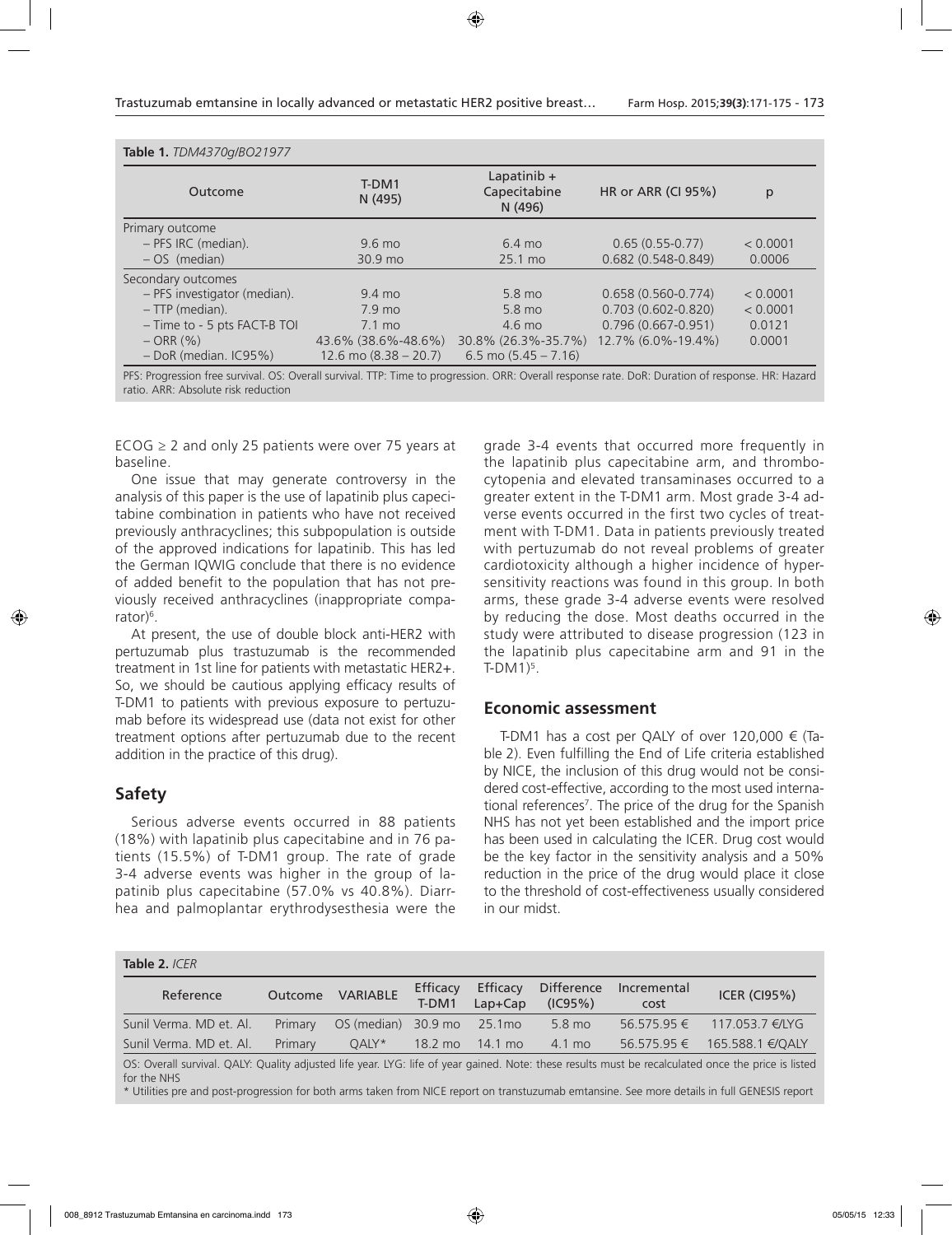Breast cancer is the most common cancer in women, with an incidence of 25,215 cases per year in Spain. We can assume therefore an incidence in our country than 25,000 new cases annually. Approximately 5% of cases are diagnosed in the metastatic phase<sup>s</sup>, and globally is estimated that approximately 20% of patients receiving adjuvant therapy will progress to MBC each year, adding to the population with an initial diagnosis of metastases<sup>9</sup>. We also have patients who undergo rapid relapse (<6 months) and which are subsidiaries of treatment with T-DM1, 3.5%<sup>10</sup>.

The decision to treat the MBC criteria included presence of expression of HER2, ER (estrogen receptor) and PR (progesterone receptor). Referring to HER2, is estimated to be expressed in approximately 15-20% of patients with breast cancer but a higher percentage of positivity in patients diagnosed metastatic stage is observed. In a report provided by the manufacturer is estimated that patients diagnosed metastatic stage show 29% of HER2 +. Of these patients, we can assume that two thirds can reach a 2nd line anti-HER2 treatment with good performance status.

According to the budget impact model used, a maximum of 1,218 patients / year and the budgetary impact throughout the Spanish state would be at  $\epsilon$  70,490,850. These calculations are based on an assumption of 100% treatment of patients considered as candidates for treatment with T-DM1 in Spain. The actual impact will depend on market penetration and treatment of patients with other options (e.g. clinical trial).

# **Additional considerations**

A major limitation of the trial is re-analysis of efficacy data done by revising the definition of visceral / non-visceral disease since it is one of the key data in the subgroup analysis and also one of the features used in the stratification of patients (T-DM1 showed no benefit in patients with non-visceral disease in the first analysis). The manufacturer provided additional analysis of PFS and OS in patients with visceral disease based on tumor assessments done by IRC (instead of the initial evaluations done at the centers) and by applying different definitions of visceral disease. This same effect was observed in subgroup analysis of the pivotal trial for pertuzumab.

In the initial analysis no advantage was found for T-DM1 in those patients without visceral involvement (n = 322). Although a subsequent re-analysis of the results of PFS in which the definition of visceral involvement was specified a significant benefit was shown in this subgroup. We believe that this approach introduces a high degree of uncertainty, which does not guarantee the benefit achieved for this subgroup of patients, for the following reasons:

A) The definition of visceral / non-visceral disease is one of the key data in the subgroup analysis and also one of the features used in the stratification of patients. If we change post-hoc one of the characteristics used for stratification of patients this can introduce significant imbalances in population subgroups compared, so that the result of the re-analysis may be due to the differences arising on the reallocation of patients and not the feature to be analyzed

To be certain that this re-analysis is acceptable we must show that the baseline characteristics of the new subgroups analyzed are comparable, since the homogeneous distribution guaranteed by stratified randomization is lost. These characteristics are not shown in the EPAR report nor indicate which have been shown to EMA.

B) The initial assessment of visceral and non-visceral involvement was at the discretion of the clinician. If there had been a clear bias classification would have produced an effect of regression to the mean that would not have generated differences in subgroup analysis. We think, though less orthodox from the methodological point of view, initial assessment is closer to what may occur in clinical practice and therefore gives us an indication of effectiveness rather than efficacy, which adds value.

C) The definition of visceral involvement is not clearly defined (in fact several re-analyses with different definitions are made) and has changed considerably in recent years so that, even accepting that the definition used in the re-analysis by the manufacturer is considered "gold standard", it is unlikely that this definition is applied directly and accurately in routine practice.

# **Conclusion - Therapeutic Positioning and conditions of use**

Treatment of adult patients with unresectable locally advanced or metastatic HER2+ breast cancer who have previously received a taxane and trastuzumab separately or in combination. Patients must have received prior treatment for locally advanced or metastatic disease, or have expressed recurrence during adjuvant treatment or within six months of its completion. They must also meet the following criteria:

- − ECOG 0-1
- − HER2 + status defined as amplification IHC3+ or FISH≥2
- − LVEF ≥ 50%
- − Visceral disease

Not showing any of the following:

- − Significant cardiac disease
- − Neuropathy grade 3 or higher
- − Symptomatic brain metastases or treated in the previous two months